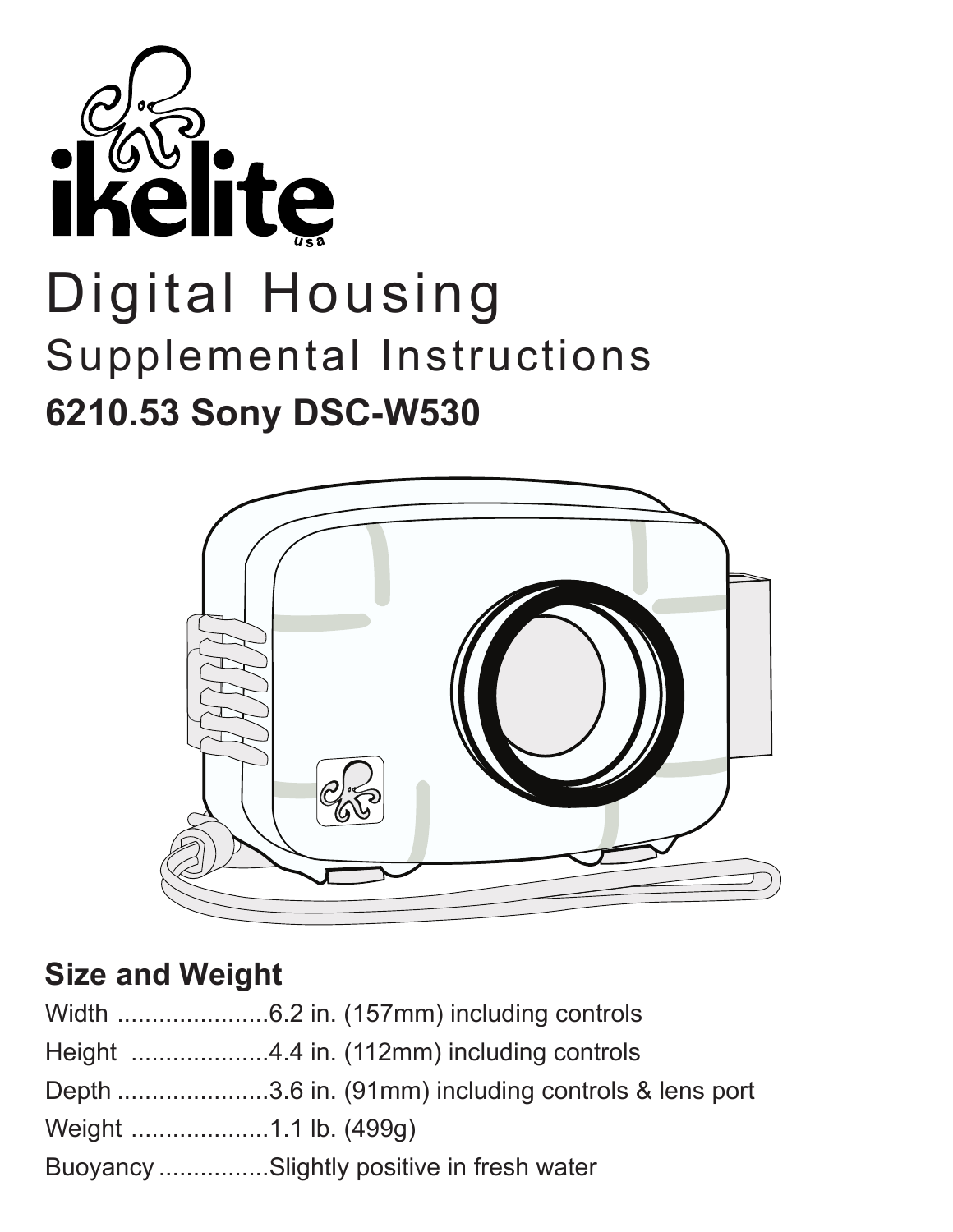# **Parts of the Housing**

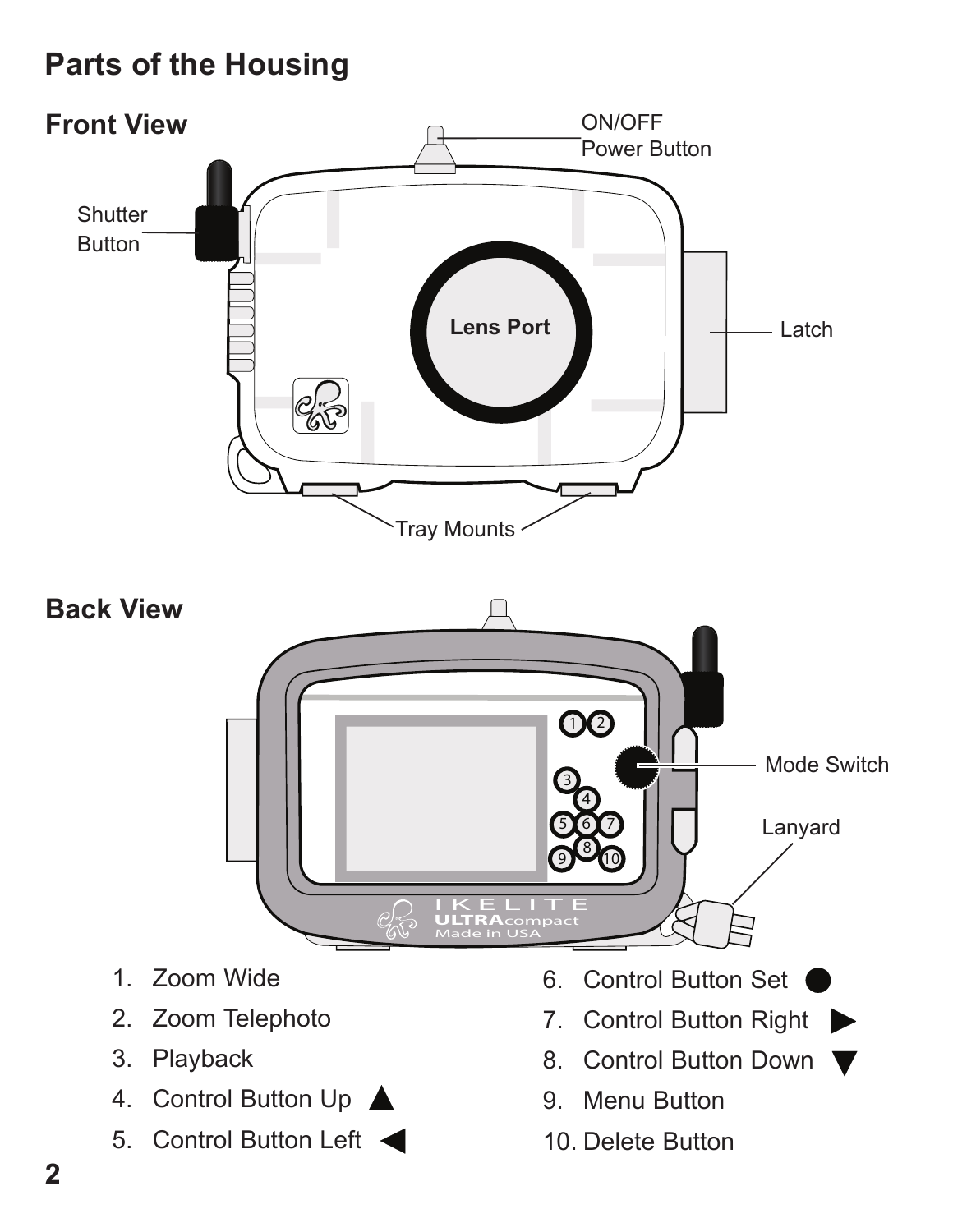## **Initial Camera Settings**

- Fully charge camera battery.
- Insert and Format an SD memory card (2 GB or higher recommended).
- Set Date and Time.
- Set REC Mode to "P" Program Auto.
- Set White Balance to Auto "WB AUTO."
- Set Metering Mode to "Center."
- Set Focus to "Center AF."
- Set ISO to 80.
- Set Flash to "On  $\blacktriangleright$  Always use flash."
- Set Image Size to "14M."
- Set Red Eye Reduction to "Off."

**Note:** If overexposure occurs, back away from the subject and zoom in.

A strobe focusing light is recommended to assist AF underwater.

### **External Accessory Lenses**

An external wide angle conversion lens increases angle of coverage so you can get much closer to your subject while still fitting everything in the frame. By reducing the amount of water between the subject and your camera lens, the resulting image will be more crisp and colorful.

- Attach 46mm threaded #6420.46 Ikelite W-20 and other lenses directly to the front of the port.

- Attach 67mm threaded #6420 Ikelite W-20, Inon Type II and Epoque lenses using the #9306.81 port adapter. This adapter may also be used to attach 67mm threaded macro lenses.

- Attach bayonet style Inon macro or UWL-100 28AD, UWL-105AD and UFL-165AD wide angle or macro lenses using the #9306.79 port adapter.

Moderate to extreme vignetting (shading in the corners) will be present in the widest setting when using an external accessory lens. This effect can be eliminated by zooming in slightly.